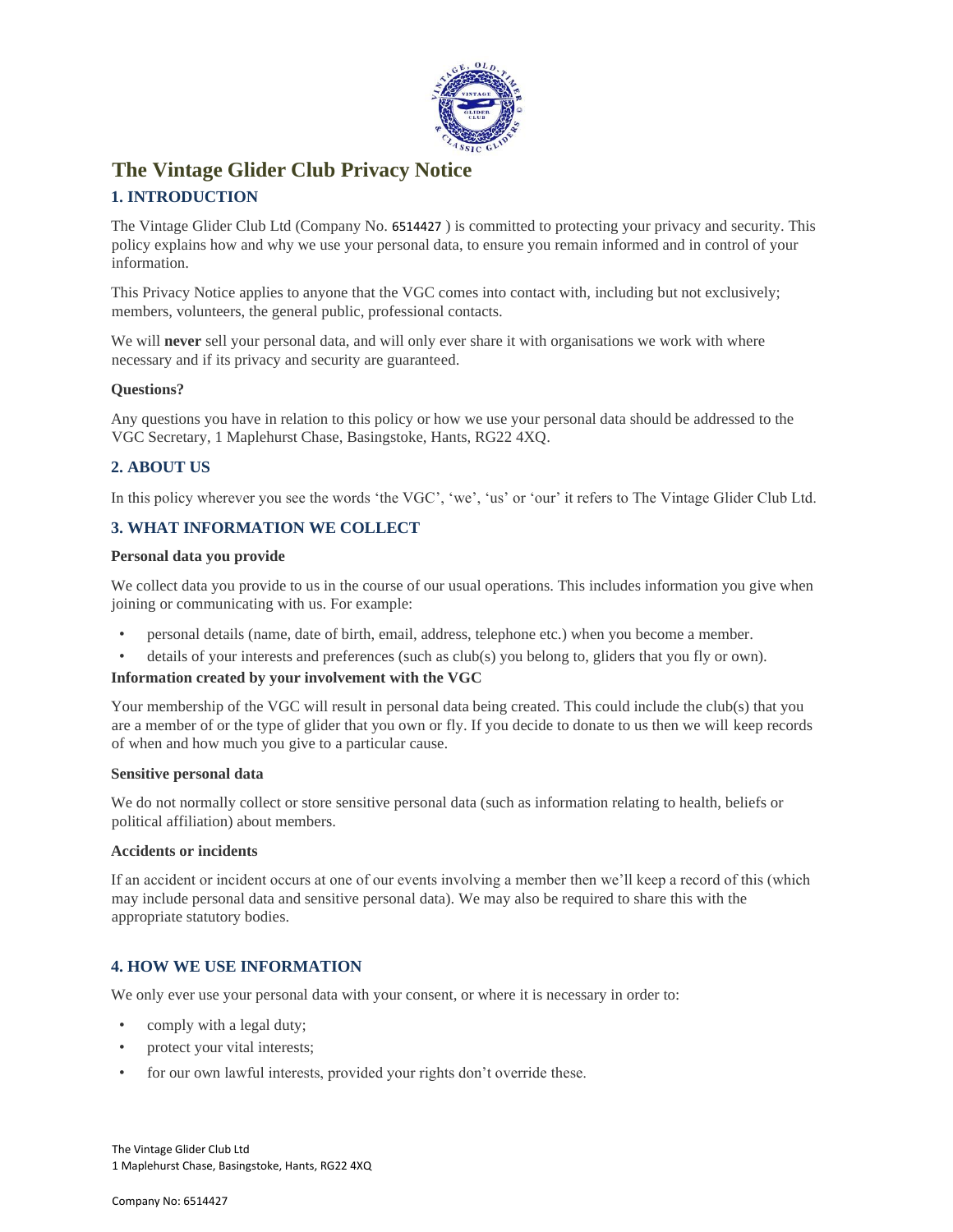

In any event, we'll only use your information for the purpose or purposes it was collected for (or else for closely related purposes):

# **Marketing**

We use personal data to communicate with people, to promote the VGC and to help with fundraising. This includes keeping you up to date with our news, updates and fundraising information. For further information on this please see **Section 6**.

### **Administration**

We use personal data for administrative purposes. This includes:

- receiving donations ;
- maintaining databases of our members;
- fulfilling orders for goods or services (in whatever form the order is submitted);
- helping us respect your choices and preferences

#### $\Box$ **Internal data analysis**

We carry out analysis of the data from our members, to better understand the gliders that our members own or fly and the club(s) the member belongs to (Modeller, non-flying member etc) This helps inform our work and makes the VGC a stronger and more effective organisation. Understanding our members, their interests and what they care about also helps us provide a better experience (e.g. through more relevant communications).

# **5. DISCLOSING AND SHARING DATA**

We will **never** sell your personal data. We may contact you with information about our products and services, but these communications will always come from the VGC and are usually incorporated into our own communications (e.g. leaflets or articles in magazines or email newsletters and the VGC News).

Occasionally, where we partner with other organisations, we may also share information with them (for example, if you register to attend an event being jointly organised by us and another gliding club). We'll only share information when necessary and for the purposes that you have provided the data to us.

# **6. MARKETING**

The VGC will ask its members to "opt-in" for marketing/newsletter communications.

This means you have the choice as to whether you want to receive these messages and be able to select how you want to receive them (post, phone, email).

You can decide not to receive communications or change how we contact you at any time. If you wish to do so please contact vgcmem@gmail, writing to the Membership Secretary, 1 Maplehurst Chase, Basingstoke, Hants, RG22 4XQ or telephoning 01252 614684.

### **What does 'marketing' mean?**

Marketing does not just mean offering things for sale, but also includes news and information about:

- appeals and fundraising;
- our events and activities;
- products and offers;
- leaving a legacy;
- taking part in projects.

The Vintage Glider Club Ltd 1 Maplehurst Chase, Basingstoke, Hants, RG22 4XQ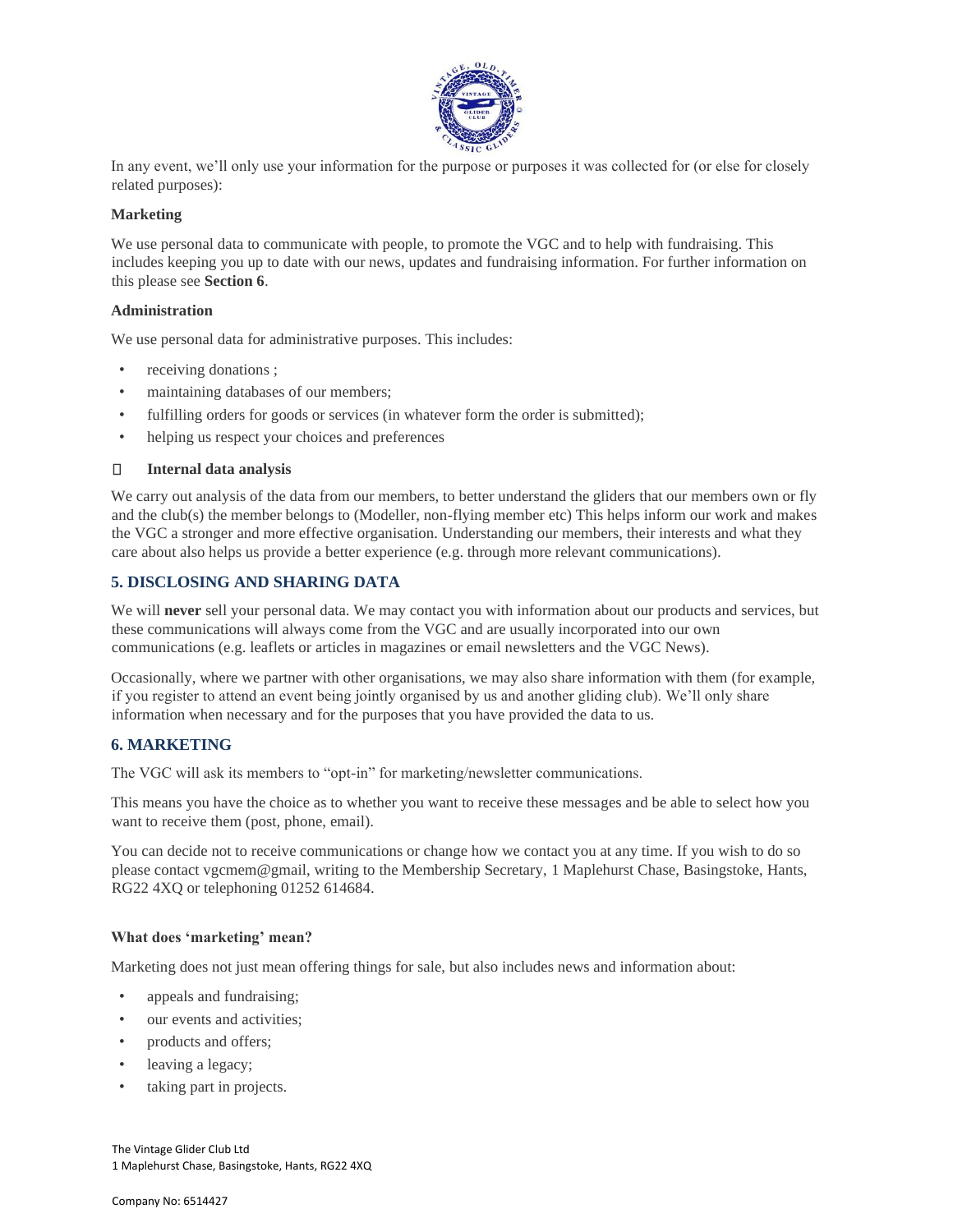

When you receive a communication, we may collect information about how you respond to or interact with that communication, and this may affect how we communicate with you in future.

#### **Newsletters and magazines**

Membership magazines are provided as a benefit to our members. We send these out to all our members (unless you specifically ask us not to) and you can choose to unsubscribe from general marketing communications without giving up your subscription to your regular magazine.

# **7. STORAGE**

#### **Where we store information and how long we store information**

Under forthcoming data regulations, we will be required to make sure that we use and store information for so long as it is required for the purposes it was collected for. How long information will be stored for depends on the information in question and what it is being used for.

We will regularly review what information we hold and delete what is no longer required.

# **8. KEEPING YOU IN CONTROL**

We want to ensure you remain in control of your personal data. Part of this is making sure you understand your legal rights, which are as follows:

- the right to confirmation as to whether or not we have your personal data and, if we do, to obtain a copy of the personal information we hold (this is known as subject access request);
- the right to have your data erased (though this will not apply where it is necessary for us to continue to use the data for a lawful reason);
- the right to have inaccurate data rectified;
- the right to object to your data being used for marketing or analysis; and
- where technically feasible, you have the right to see personal data you have provided to us which we process automatically on the basis of your consent or the performance of a contract. This information will be provided in a common electronic format.

Please keep in mind that there are exceptions to the rights above and, though we will always try to respond to your satisfaction, there may be situations where we are unable to do so.

### **Complaints**

You can complain to the VGC directly by contacting our data protection officer using the details set out above. If you wish to make a complaint (including a complaint about a fundraising activity) which does not directly relate to your data protection and privacy rights, you can do so by contacting secretary@vintagegliderclub.org

If you are not happy with our response, or you believe that your data protection or privacy rights have been infringed, you can complain to the UK Information Commissioner's Office which regulates and enforces data protection law in the UK. Details of how to do this can be found a[t](http://www.ico.org.uk/) [www.ico.org.uk](http://www.ico.org.uk/)

# **9. COOKIES AND LINKS TO OTHER SITES**

#### **Cookies**

The VGC do not log information in cookies, and any third party cookies relating to certain functions/plugins of the website may store cookies to help improve user experience. We do log page visits/stats for our own records in an effort to improve our content and improve user experience for which these records are completely anonymous.